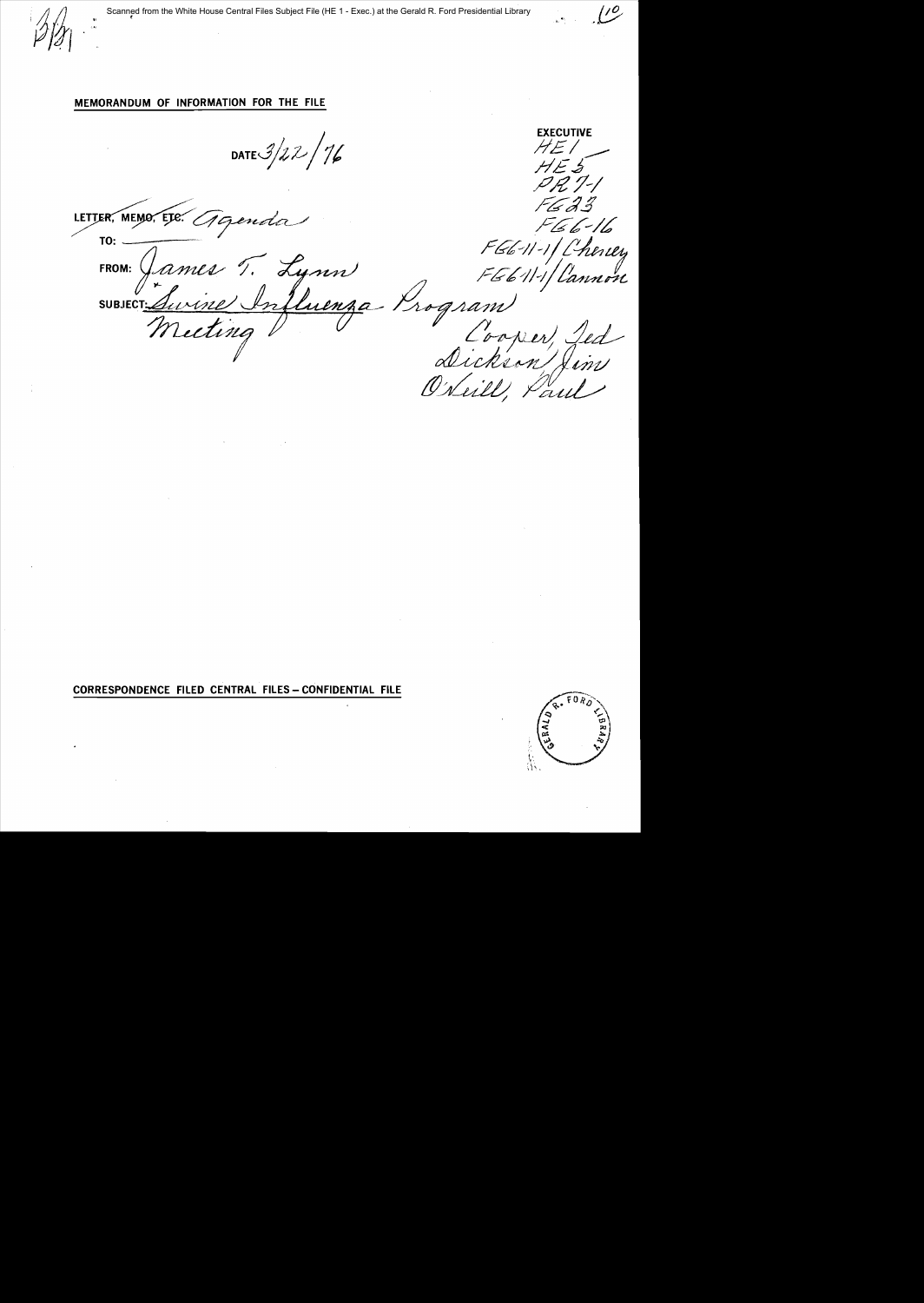



THE PRESIDENT HAS SEEH.... **EXECUTIVE OFFICE OF THE PRESIDENT** OFFICE OF MANAGEMENT AND BUDGET WASHINGTON, D.C. 20503

*HE/* 

SWINE INFLUENZA PROGRAM MEETING Monday, March 22, 1976  $11:00$  to  $11:30$  a.m. (30 minutes) Cabinet Room From: James  $T_{\overline{a}}$ 

I. PURPOSE

To discuss a possible Federal initiative to immunize all Americans against swine influenza.

- II. BACKGROUND PARTICIPANTS AND PRESS PLAN
	- A. Background: HEW is concerned about a possible "outbreak" of swine influenza during the winter of 1976 1977 and recommends a \$134 million Federal program to immunize every American. If this is to be done, drug companies must be given the go-ahead to produce<br>the necessary vaccine within the next two weeks. The the necessary vaccine within the next two weeks. decision to give the go-ahead to vaccine manufacturers and to seek a 1976 budget supplemental is complicated by both uncertainties and its precedential implications.
		- -- Attachment A outlines some of the uncertainties within which this decision must be made.
		- -- Attachment B is an HEW memorandum on the subject.
	- B. Participants: Secretary Mathews; HEW Assistant Secretary Ted Cooper and his deputy, Jim Dickson; Richard Cheney, James Lynn, James Cannon and Paul O'Neill.
	- C. Press Plan: None

#### III. TALKING POINTS

- A. Mr. Secretary, would you please start off by explaining:
	- 1. What swine influenza is and how it can be distinguished from other types of flu in terms of its severity?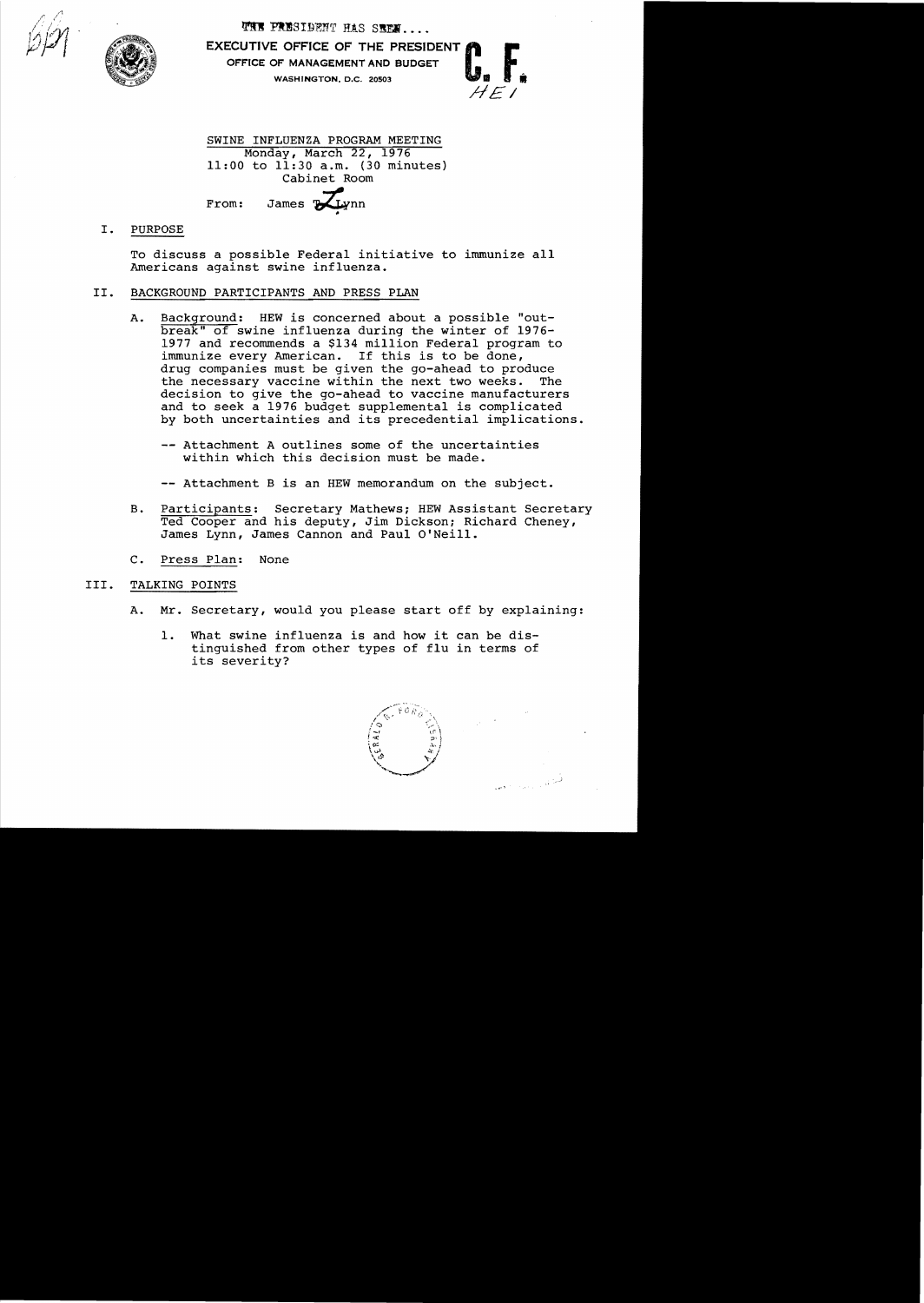- 2. What is the probability of an occurrence of an epidemic in the winter of 1976-1977, given the lo-year cycle of epidemics, the last of which occurred in the 1968/1969 winter?
- 3. Why do we believe that the very same swine influenza virus that was recently identified in New Jersey will cause a nationwide epidemic this coming winter as opposed to say, a mutant form of this virus or another virus?

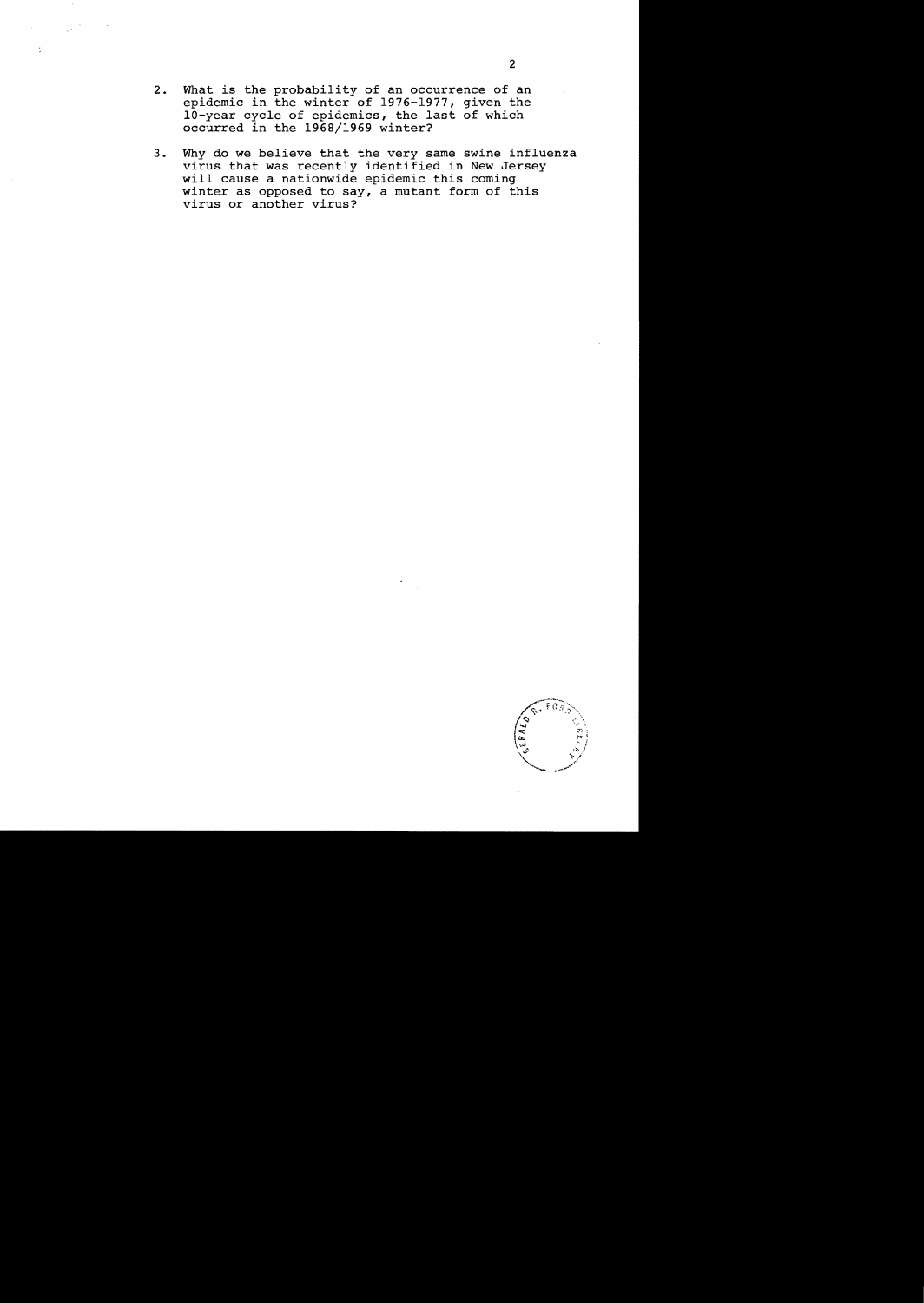

 $\hat{\mathcal{A}}^{(0)}$  , and  $\hat{\mathcal{A}}^{(0)}$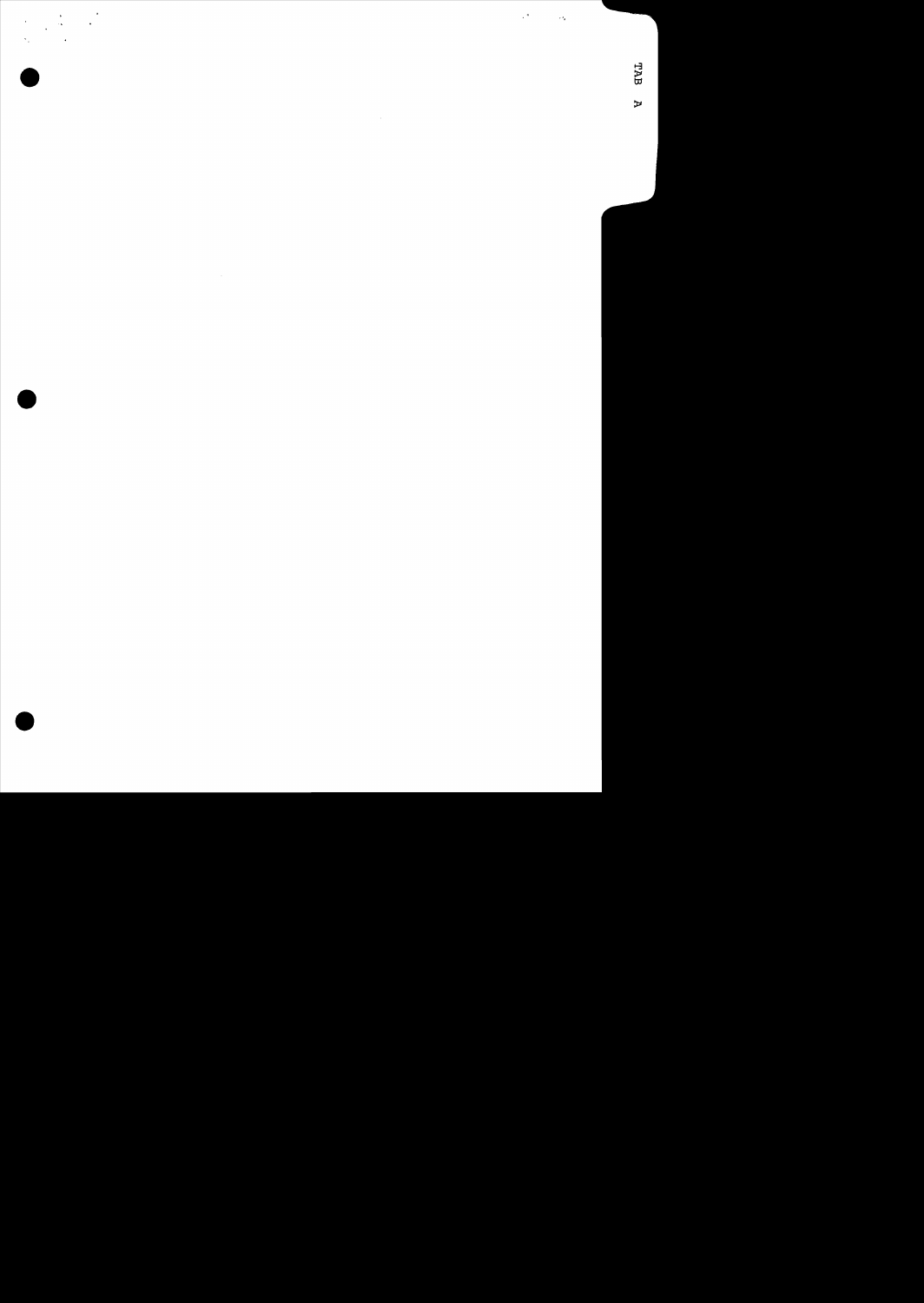#### uncertainties Surrounding a Federal Mass Swine Influenza Immunization Program

-- Scientifice Evidence on Likelihood and Success of Immunization: Person-to-person transmission of the swine virus has been proven in only one location, Fort Dix in New Jersey. Further scientific evidence on the probability of an occurrence of swine flu virus next year mayor may not become available before the current flu season is over. HEW epidemiologists have stated that the probability is "unknown."

The swine virus is a different strain entirely from the flus of the past few years. The swine flu vaccine will have no effect whatever on preventing these more conventional flus. Moreover, there remains a possibility that mutated swine virus may occur -- against which the vaccine to be developed would not be effective.

- -- Seriousness of Swine Influenza: The number of Americans that would be seriously ill or killed if an epidemic did occur may not be analogous to the 1919 experience of 500,000 deaths because of the absence in 1919 of antibiotics. We cannot be certain that there have been no person-to-person transmission of swine influenza since 1930.
- -- Implications of a Federal Initiative: Will it be necessary to mount another massive Federal effort in each succeeding year (1) if the swine influenza epidemic does not occur in the winter of 1976/1977 or (2) in order to protect every American against mutating versions of swine virus?
- -- Press Attention: The national press is already aware of a possible swine influenza occurence through weekly HEW press conferences on the flu morbidity.
- -- Views of the Scientific Community: HEW is now in the process of trying to obtain consensus from all important members of the virology scientific community on the advisability of a nationwide immunization drive against the swine flu virus. Nevertheless, what is the contrary virology argument against the massive immunizations?

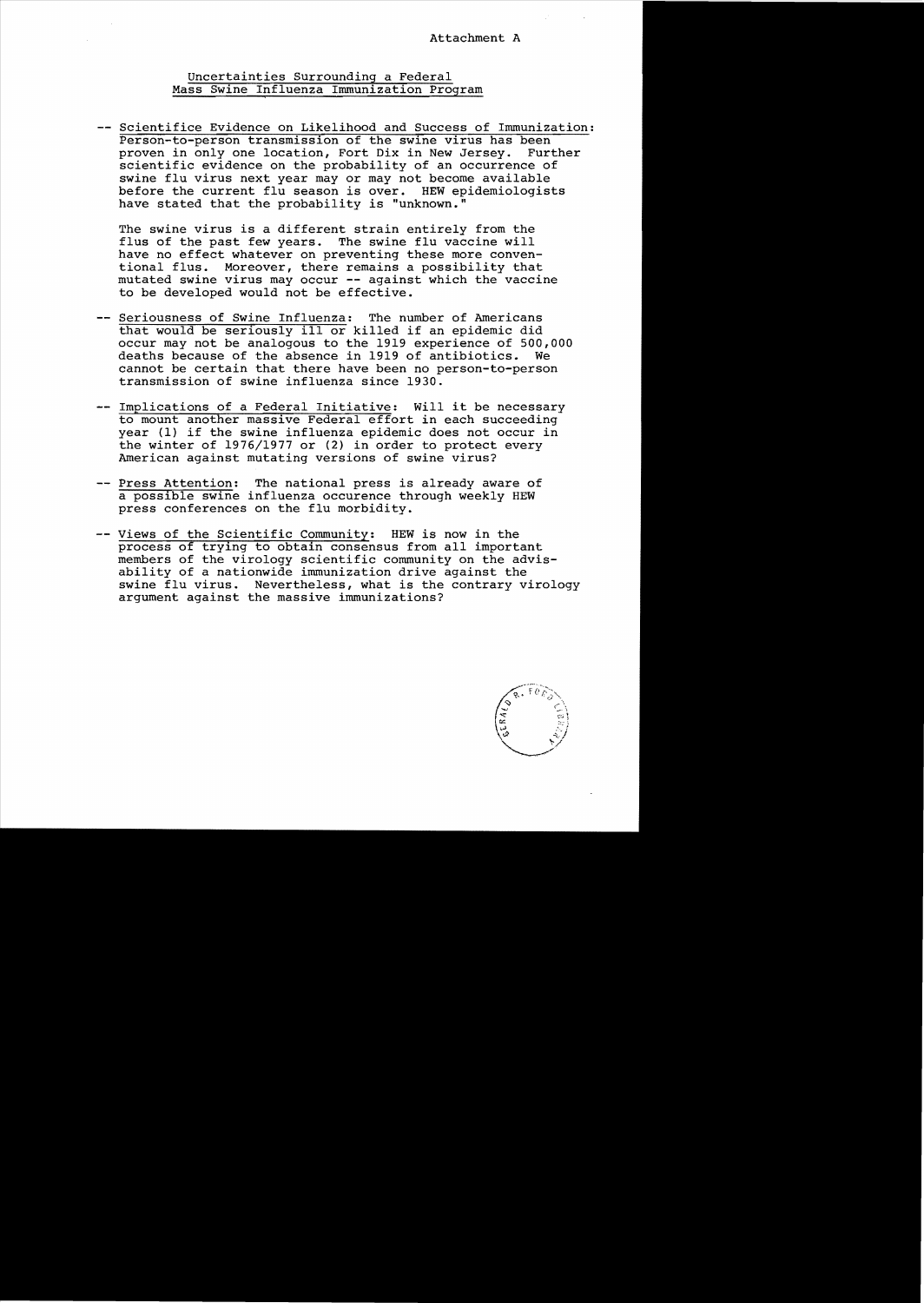# 

 $\frac{1}{2}$ 



**TAB**  $\theta$ 

 $\frac{d\mathbf{r}}{dt} = -\frac{d\mathbf{r}}{dt}$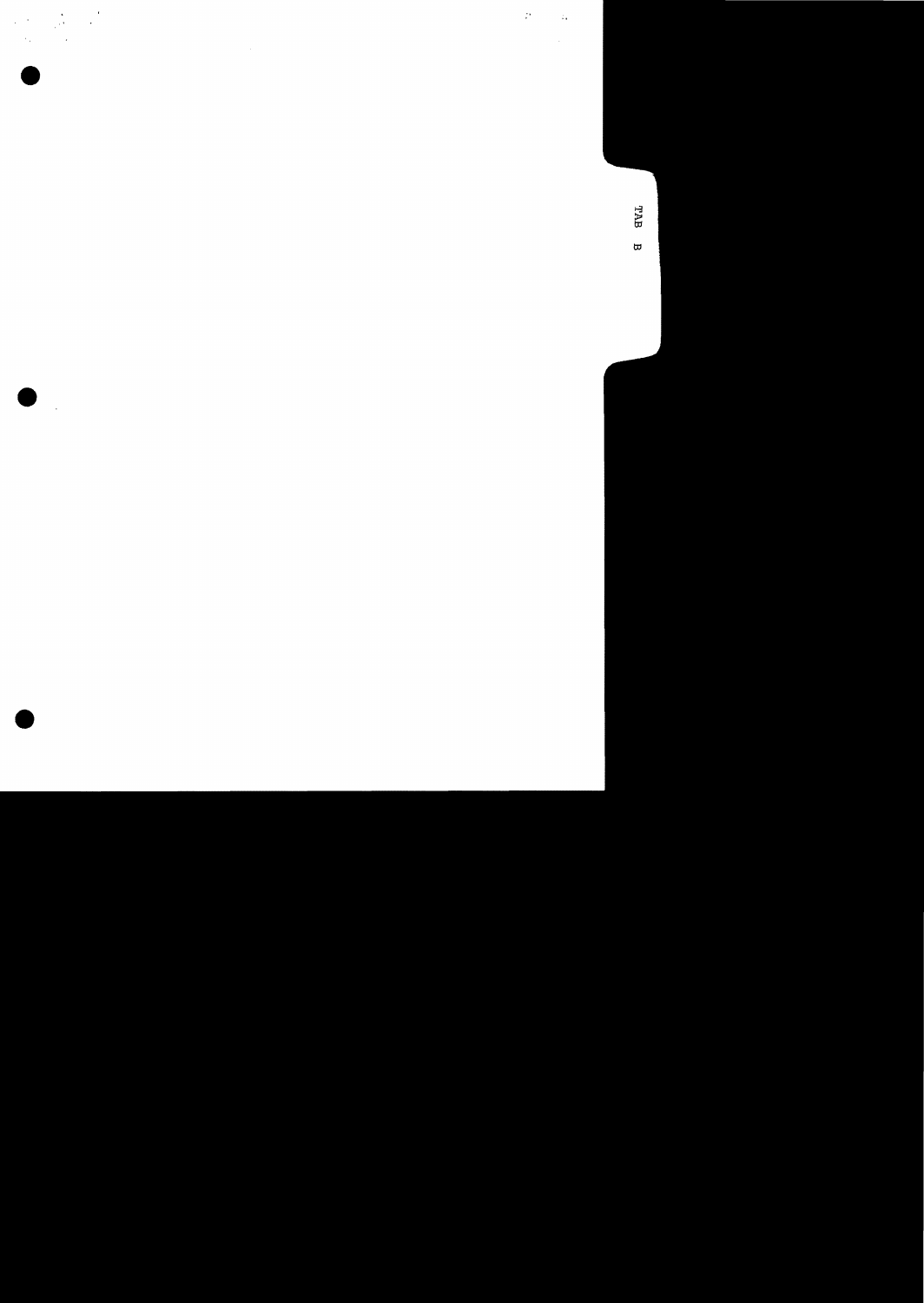## '"

DEPARTMENT OF HEALTH, EDUCATION, AND WELFARE OFFICE OF THE ASSISTANT SECRETARY FOR HEALTH

TO : The Secretary . DATE: Through: ES

FROM : Assistant Secretary for Health

..

SUBJECT: Swine Influenza--ACTION

#### ISSUE

How should the Federal Government respond to the influenza' problem caused by a new virus?

#### FACTS

1. In February 1976 a new strain of influenza virus, designated as influenza A/New Jersey/76 (HswlNl), was isolated from an outbreak of disease among recruits in training at Fort Dix, New Jersey.

2. The virus is antigenically related to the influenza virus which has been implicated as the cause of the 1918-1919 pandemic which killed 450,000 people--more than 400 of every 100,000 Americans.

3. The entire U.S. population under the age of 50 is probably susceptible to this new strain.

4. Prior to 1930, this strain was the predominate cause of human influenza in the U.S. Since 1930, the virus has been limited to transmission among swine with only occasional transmission from swine to man--with no secondary person-to-person transmission.

5. In an average year, influenza causes about 17,000 deaths (9 per 100,000 population) and costs the nation approximately \$500 million.

6. Severe epidemics, or pandemics, of influenza occur at approximately 10 year intervals. In 1968-69, influenza struck 20 percent of our population, causing more than 33,000 deaths (14 per 100,000) and cost an estimated \$3.2 billion.

7. A vaccine to protect against swine influenza can be developed before the next flu season; however, the production of large quantities would require extraordinary efforts by drug manufacturers.

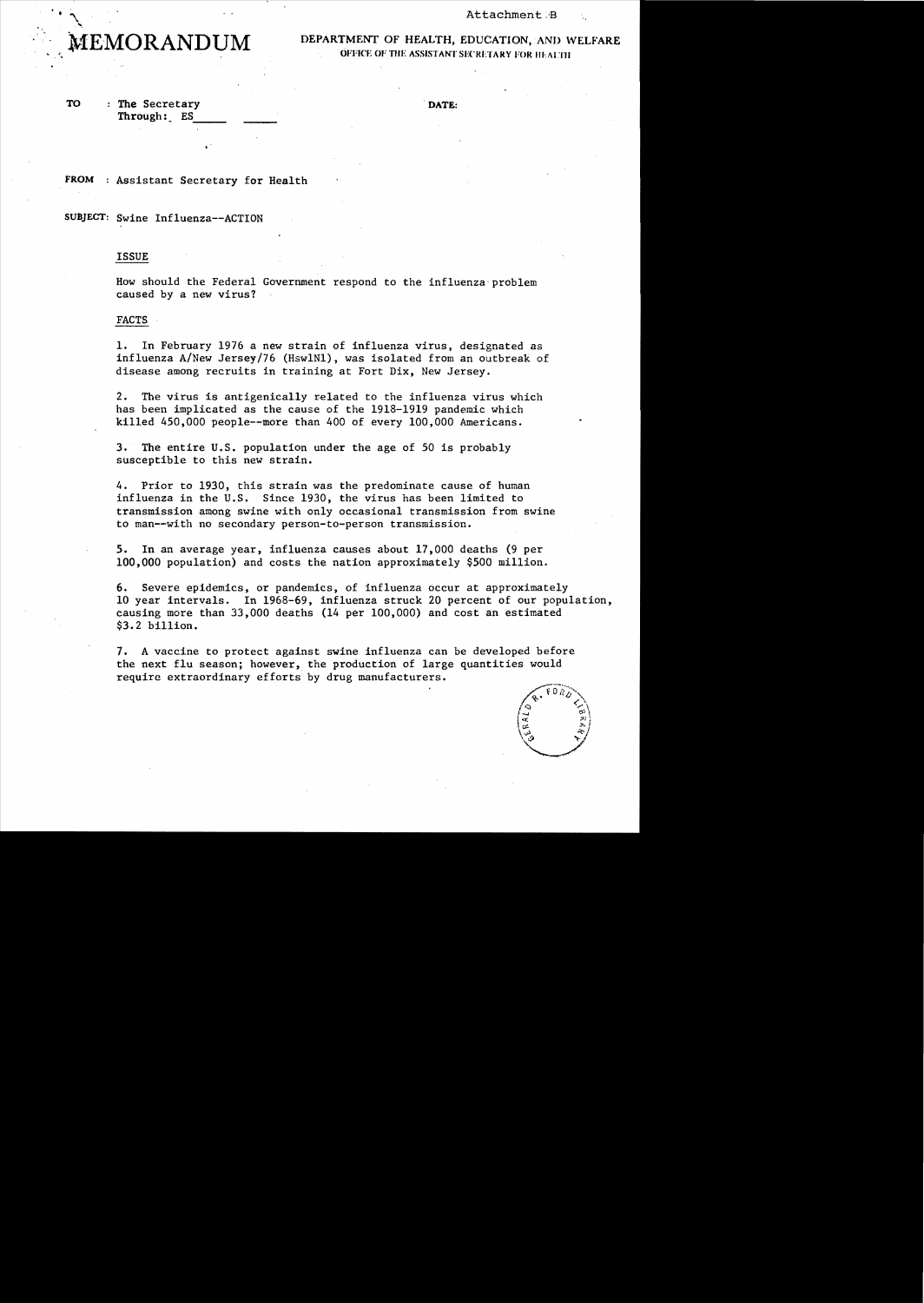#### ASSUMPTIONS

**1.** Although there has been only one outbreak of A/swine influenza, person~to-person spread has been proven and additional outbreaks cannot be ruled out. Present evidence and past experience indicate a strong possibility that this country will experience widespread A/swine influenza in 1976-77. Swine flu represents a major antigenic shift from recent viruses and the population under SO is almost universally susceptible. These are the ingredients for a pandemic.

2. Routine public health influenza recommendations (immunization of the population at high risk--elderly and chronically ill persons) would not forestall a flu pandemic. Routine actions would have to be supplemented. .

3. The situation is one of "go or no go". If extraordinary measures are to be undertaken there is barely enough time to assure adequate vaccine production and to mobilize the nation's health care delivery system. Any extensive immunization program would have to be in full scale operation by the beginning of September and should not last beyond the end of November 1976. A decision must be made now.

4. There is no medical epidemiologic basis for excluding any part of the population--swine flu vaccine will be recommended for the total population except in individual cases. Similarly there is no public health or epidemiologic rationale for narrowing down the targeted population. . Further. it is assumed that it would be socially and politically unacceptable to plan for less than 100 percent coverage. Therefore. it is assumed that any recommendations for action must be directed toward the goal of immunizing 213 million people in three months (September through November 1976). The nation has never attempted an immunization program of such scope and intensity.

5. A public health undertaking of this magnitude cannot succeed without Federal leadership, sponsorship, and some level of financial support.

6. The vaccine when purchased in large quantities will cost around 50 cents per dose. Nationally, the vaccine will cost in excess of \$100 million. To this total must be added delivery costs, as well as costs related to surveillance and monitoring. Part, but not all, of the costs can be considered sunk costs, or as non-additive. Regardless of what strategy is adopted, it will be extremely difficult to estimate the amount of additional costs that will result from a crash influenza immunization program.

 $(0, 1)$ *O:T.'* ~  $\mathbf{1}_{2}$ , t 51"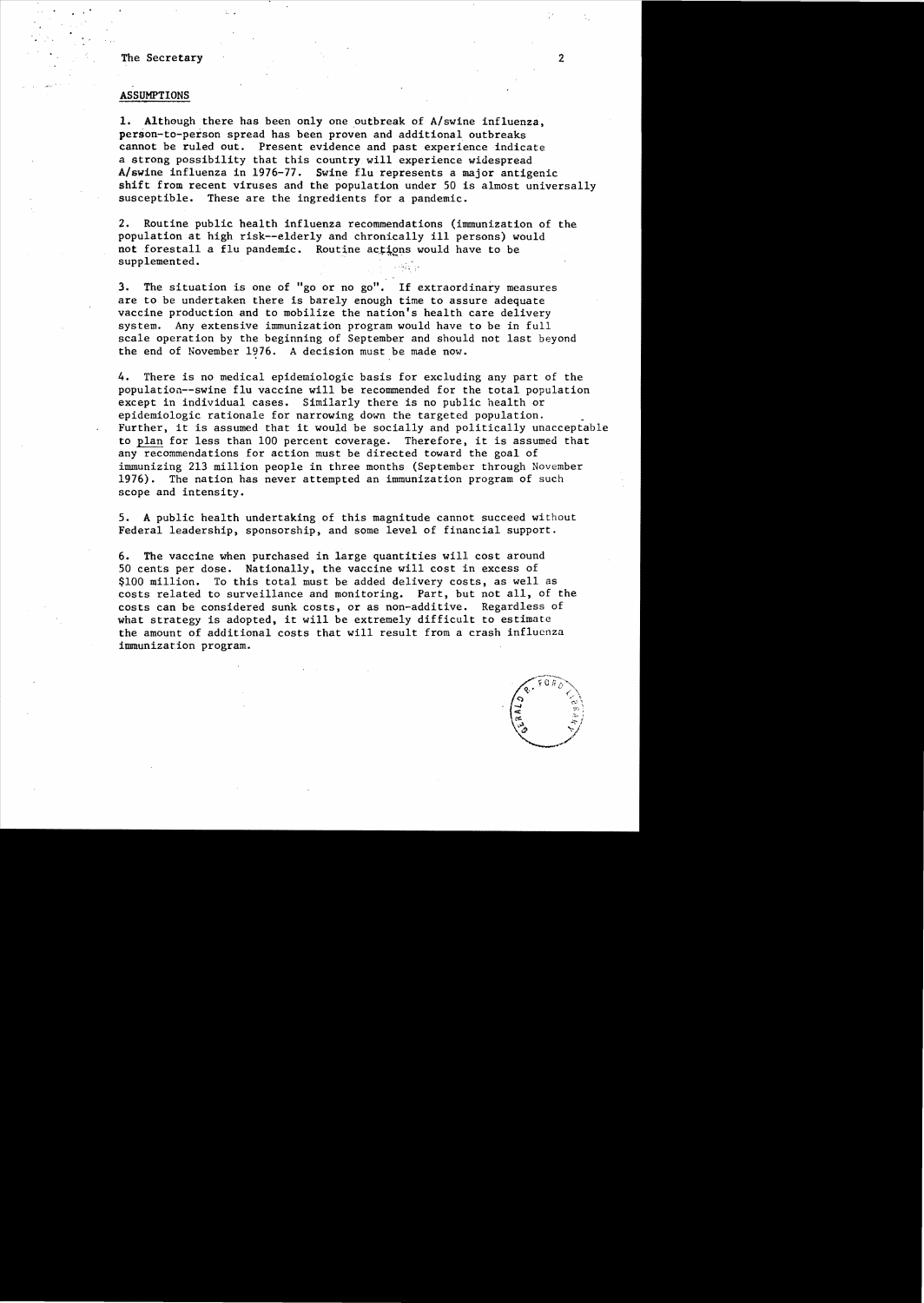**7.** The Advisory Committee on Immunization Practices will recommend formally and publicly, the immunization of the total U.S. population against A/swine influenza.

- 8. Any recommended course of action, other than no action, must assure:
	- --that a supply of vaccine is produced which is adequate to immunize the whole population.
	- --that adequate supplies of vaccine are available as needed at health care delivery points.
	- --that the American people are made aware of the need for immunization against this flu virus.
	- --that the population systematically reach or be reached by the health system.
	- --that the Public Health Service maintain epidemiologic, laboratory, and immunization surveillance of the population for complications of vaccination, .for influenza morbidity and mortality, and for vaccine effectiveness and efficacy. .

--that the unique research opportunities be maximized.

--that evaluation of the effectiveness of the efforts is conducted.

#### ALTERNATIVE COURSES OF ACTION

#### 1. No Action

An argument can be made for taking no extraordinary action beyond what would normally be recommended. To date there has been only one outbreak. The swine flu virus has been around, but has not caused a problem among humans since 1930.

Pro:

- --The market place would prevail--private industry (drug manufacturers) would produce in accordance with its estimate of demand and the consumers would make their own decisions. Similarly, States would respond in accordance with their own sets of priorities.
- --The "pandemic" might not occur and the Department would have avoided unnecessary health expenditures.
- --Any real action would require direct Federal intervention which is contrary to current administration philosophy.

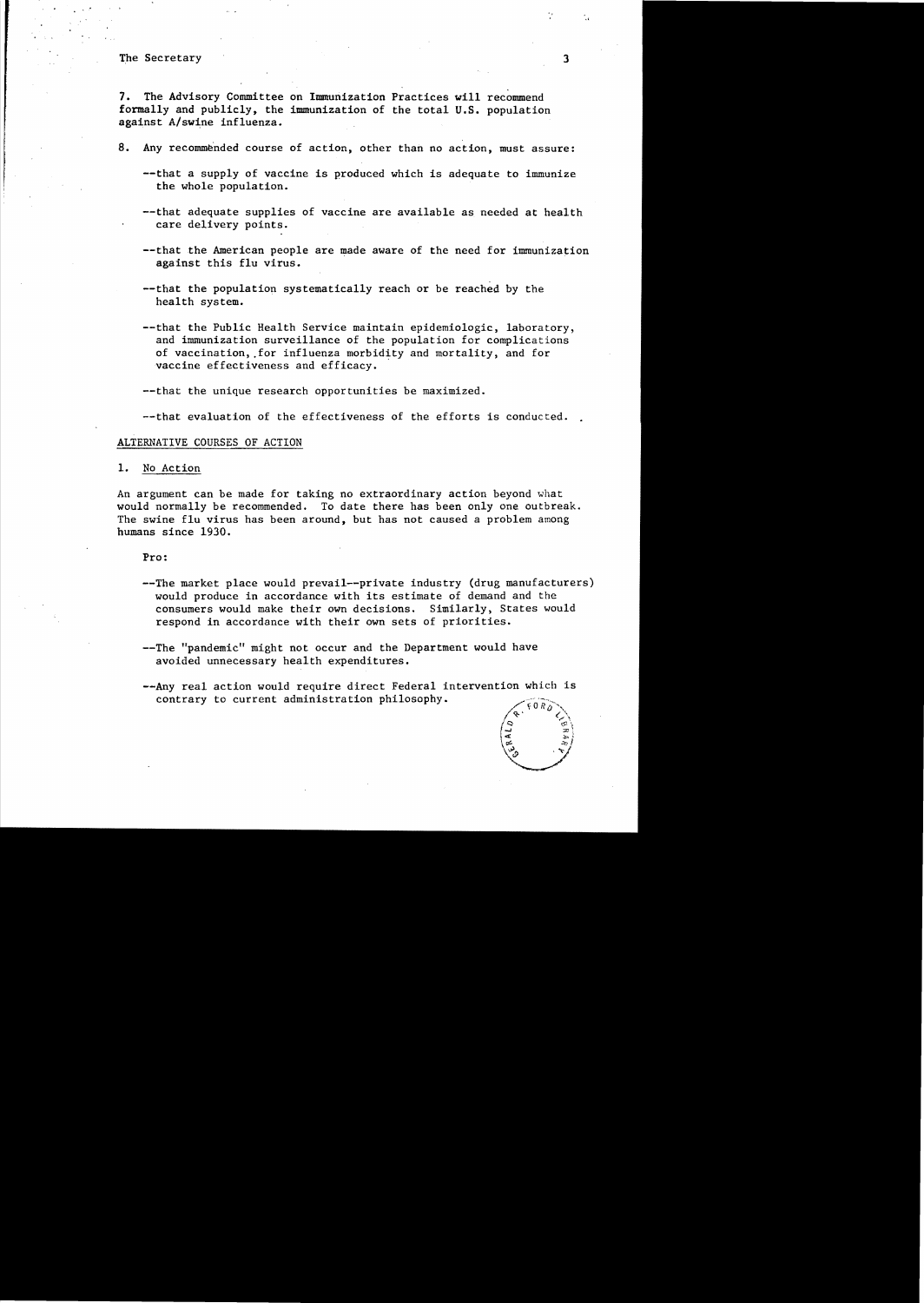Con:

--Congress, the media, and the American people will expect some action.

--The Administration can tolerate unnecessary health expenditures better than unnecessary death and illness, particularly if a flu pandemic should occur.

--In all likelihood, Congress will act on its own initiative.

#### 2. Minimum Response

Under this option there would be a limited Federal role with primary reliance on delivery systems now in place and on spontaneous, nongovernmental action.

- a. The Federal Government would advise the drug industry to develop and produce A/swine vaccine sufficient to immunize the general population. The Federal Government would undenvrite this effort by promising to purchase vaccine for the 58 million Federal beneficiaries.
- b. A nationwide public awareness program would be undertaken to serve as general backdrop for local programs.
- c. The Public Health Service would stimulate community programs sponsored by local organizations (medical societies, associations, industries, etc.)
- d. The Center for Disease Control would maintain epidemiologic and laboratory surveillance of the population.
- e. The National Institutes of Health would conduct studies and investigations, particularly on new and improved vaccines.

Pro:

- --The approach is characterized by high visability, minimum Federal intervention, and diffused liability and responsibility. It is a partnership with the private sector that relies on Federal stimulation of nongovernmental action.
- --The burden on the Federal budget would be minimal. Assuming purchase of vaccines for 58 million beneficiaries, plus additional costs related to  $c., d.,$  and  $e.,$  above the total new obligational authority requirement would not exceed \$40 million (\$32 million for vaccine; plus 8 million for surveillance, monitoring, evaluation, and research).

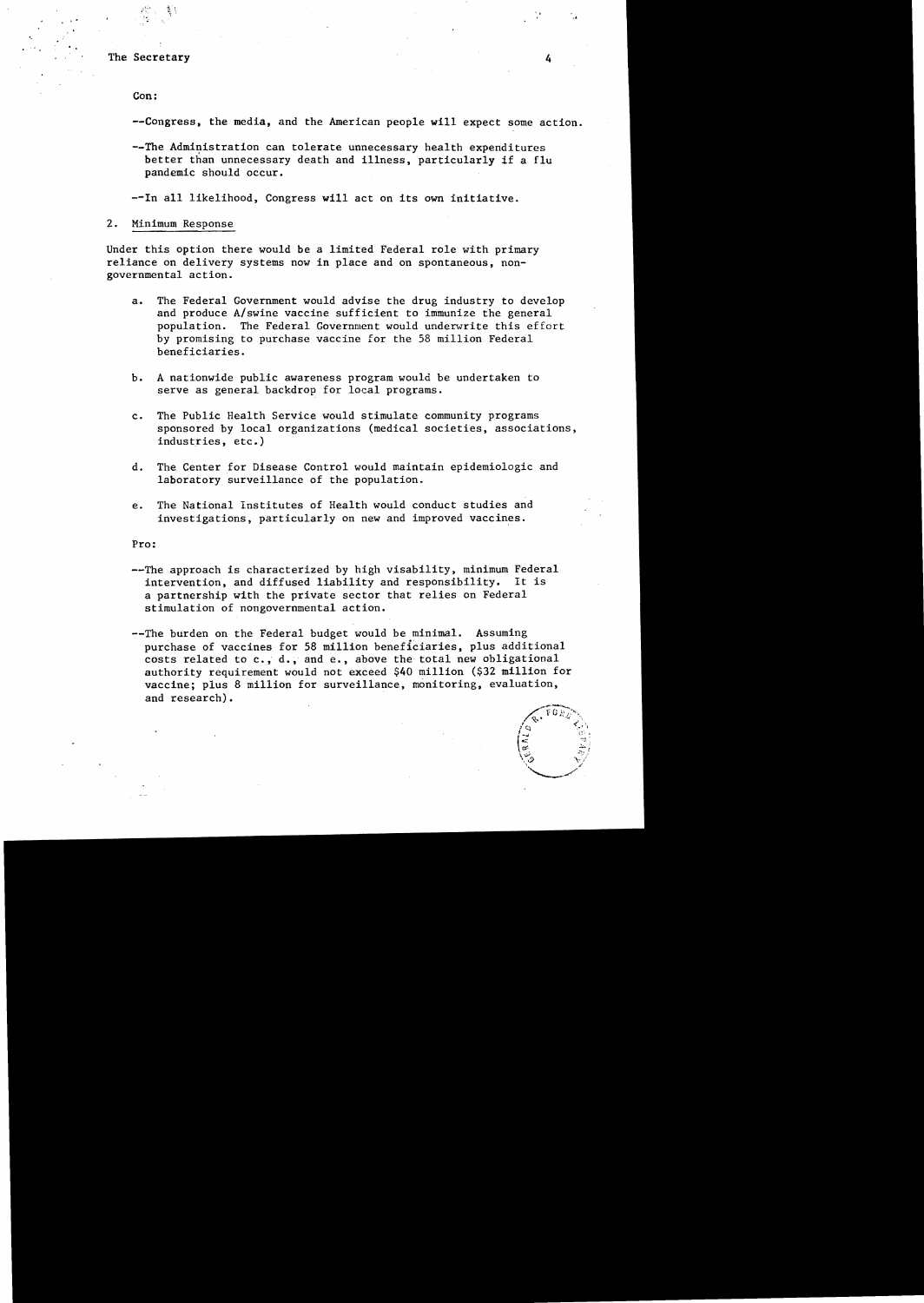", .,

--Success would depend upon widespread voluntary action--in terms of individual choice to seek immunization and in terms of voluntary community programs not unlike the polio programs of the past.

, . .'

Con:

- --There is little assurance that vaccine manufacturers will undertake the massive production effort that would be required to assure availability of vaccine for the entire nation.
- --There would be no control over the distribution of vaccines to the extent that they are available; the poor, the near poor, and the aging usually get left out. Even under routine flu recommendations in which the elderly are a primary target, only about half the high risk population gets immunized against flu.

--Probably only about half the population would get immunized.

#### 3. Government Program

This alternative is based on virtually total government responsibility for the nationwide immunization program.

- a. The Federal Government would advise vaccine manufacturers to embark on full scale production of vaccine with the expectation of Federal purchase of up to 200 million doses.
- b. The Public Health Service, through the CDC would purchase the vaccines for distribution to State Health Departments.
- c. In each State the health department would organize and carry out an immunization program designed to reach 100 percent of the State's population. Vaccine would be available only through programs carried out under the aegis of the State health department (or the Federal Government for direct Federal beneficiaries).
- d. Primary reliance would be placed on systematic, planned delivery of vaccine in such a way as to make maximum use of intensive, high volume immunization techniques and procedures--particularly the use of jet-injector guns.
- e. In addition to a general nationwide awareness program, intensive promotion and outreach activities would be carried out at the local level. Maximum use would be made of temporary employment of unemployed workers, high school and college students, housewives, and retired people as outreach workers and for jobs requiring no special health skills.

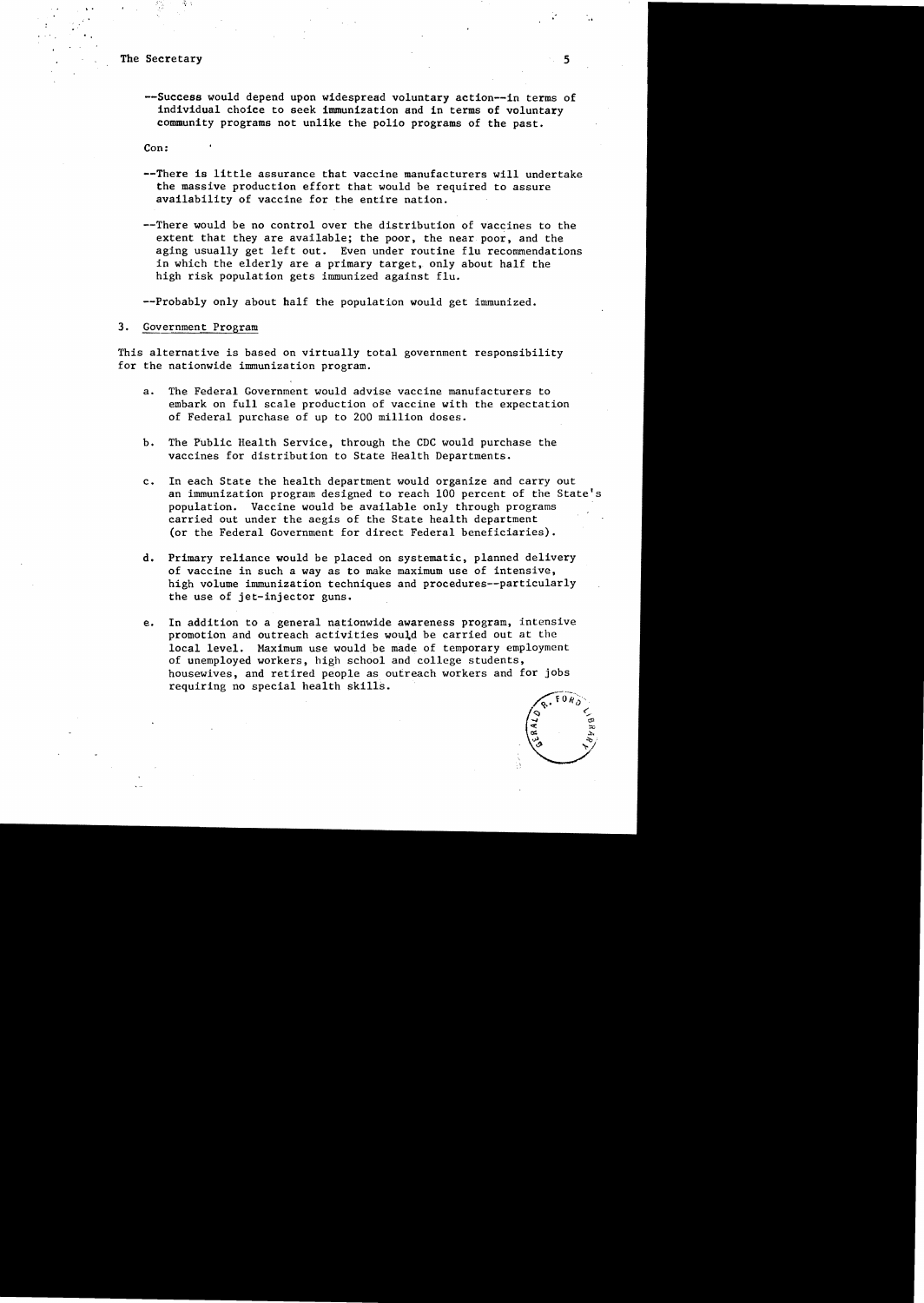- f. The Center for Disease Control would maintain epidemiologic and laboratory surveillance of the population.
- g. The National Institutes of Health would conduct studies and investigations, particularly on new and improved vaccines.
- h. The program would be evaluated to assess the effectiveness of the effort in reducing influenza associated morbidity, hospitalization, and mortality in a pandemic period.

#### Pro:

- --Under this alternative adequate availability of vaccine would be closest to certainty, and the vaccine would be distributed throughout the nation most equitably.
- --There would be greater certainty of participation of all States as well as a predictably more uniform level of intensity across the nation.
- --Accessibility to immunization services would not depend upon economic status:
- --This approach would provide the framework for better planning for example, the use of travelling immunization teams which could take the vaccine to the people; and greater use of the jet injector. and other mass immunization techniques.
- --The Federal and State governments traditionally have been responsible for the control of communicable diseases; therefore, the strategy relies upon government action in an area of public health where the States are strong and where basic operating mechanisms exist.

#### Con:

- --This alternative would be very costly and given the timing, the magnitude of the problem, and the status of State fiscal health, the costs would have to be borne by the Federal Government. The impact on the Federal budget would be an increase of \$190 million in new obligational authority.
- --The approach is inefficient to the extent that it fails to take advantage of the private sector health delivery system, placing too much reliance on public clinics and government action.

·'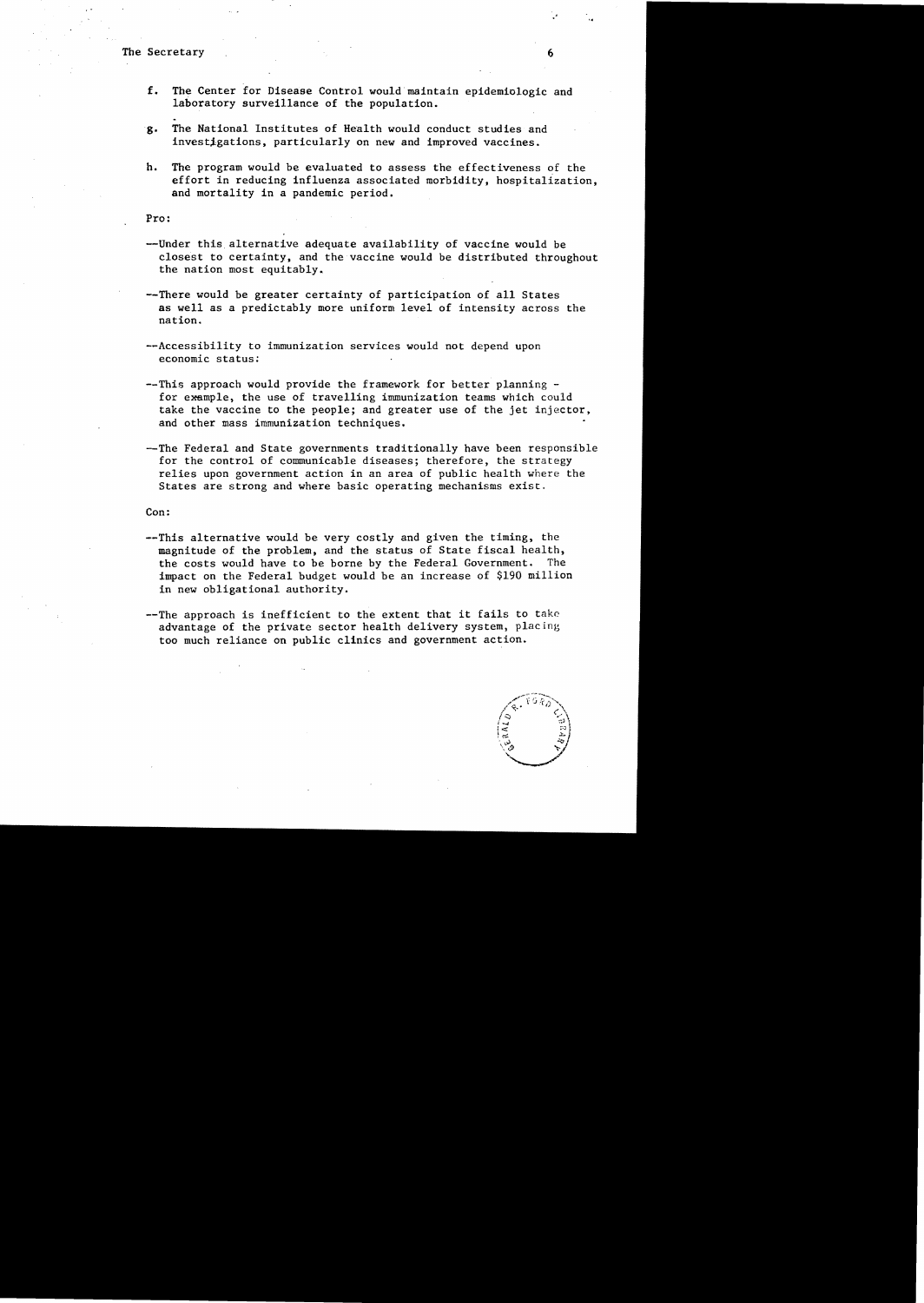#### The Secretary 7 and 2008 and 2008 and 2008 and 2008 and 2008 and 2008 and 2008 and 2008 and 2008 and 2008 and 2008 and 2008 and 2008 and 2008 and 2008 and 2008 and 2008 and 2008 and 2008 and 2008 and 2008 and 2008 and 2008

- --While this approach would undoubtedly result in a higher percentage of the population being immunized than would be the case with the Minimum Response strategy (alternative 2), it is unlikely that the public sector could achieve uniform high levels of protection. Although' socioeconomic barriers to immunization services would be virtually eliminated, breakdowns would occur because the program is beyond the scope of official agencies.
- --A totally "public" program is contrary to the spirit and custom of health care delivery in this country and should only be considered if it is clearly the most effective approach.

#### 4. Combined Approach

A program based on this strategy would take advantage of the strengths and resources of both the public and private sectors. Successful immunization of our population in three months' time can be accomplished only in this manner in this country. In essence, the plan would rely on: the Federal Government for its technical leadership and coordination, and its purchase power; State health agencies for their experience in conducting immunization programs and as logical distribution centers for vaccine; and on the private sector for its medical and other resources which must be mobilized.

- a. The Federal Government would advise vaccine manufacturers to embark on full scale production of enough vaccine to immunize the American people. The Public Health Service would contract for 200 million doses of vaccine which would be made available at no cost through State health agencies.
- b. State health agencies would develop plans to immunize the people in their States through a combination of official and voluntary action - travelling immunization teams, community programs, private physician practices, as examples.
- c. The strategy would be to tailor the approach to the situation or opportunity--using mass immunization techniques where appropriate, but also using delivery points already in place such as: physicians' offices, health department clinics, community health centers--any place with the competence to perform immunization services.
- d. Awareness campaigns would be carried out at the local level against a broader, generalized nationwide effort. Use would be made of unemployed workers, students, etc.,. for certain jobs.
- e. The Center for Disease Control would maintain epidemiologic and laboratory surveillance of the population.



.'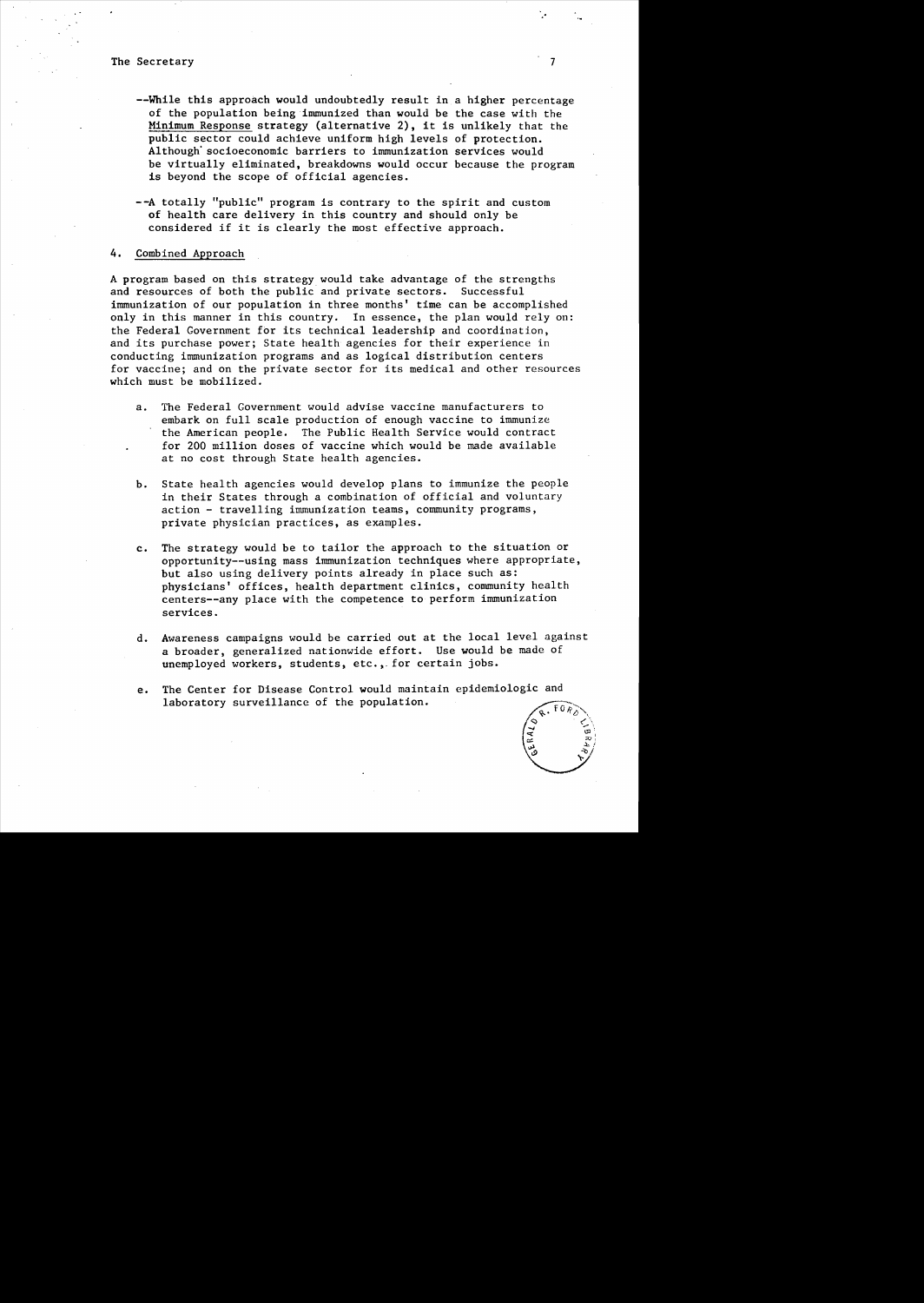- f. The National Institutes of Health would conduct studies and investigations of vaccine effectiveness and efficacy.
- g. The program would be evaluated to assess the effectiveness of the effort in reducing influenza associated morbidity, hospitalization, and mortality in a pandemic period.

Pro:

- --Under this alternative adequate availability of vaccine would be closest to certainty, and the vaccine would be distributed throughout the nation most equitably.
- --There would be greater certainty of participation of all States as well as a predictably more uniform level of intensity across the nation.
- --Accessibility to immunization services would not depend upon socioeconomic factors.
- --Making use of all delivery points better assures that the vaccine will get to more people.
- --The approach provides the framework for planning and expands the scope of resources which can be applied.
- -~Undertaking the program in this manner provides a practical, contemporary example of government, industry, and private citizens cooperating to serve a common cause--an ideal way to celebrate the nation's 200th birthday.

Con:

- --This strategy would require substantial Federal expenditures. A supplemental request of approximately \$134 million would be needed.
- --Under this alternative there is the greatest possibility of some people being needlessly reimmunized.

#### DISCUSSION

Any of the courses of action would raise budgetary and authorization questions and these will be discussed later. More important is the question of what the Federal Government is willing to invest if some action is deemed necessary to avert a possible influenza pandemic. We have not undertaken a health program of this scope gnd intensity before in our history. There are no precedents, nor mechanisms in place that are suited

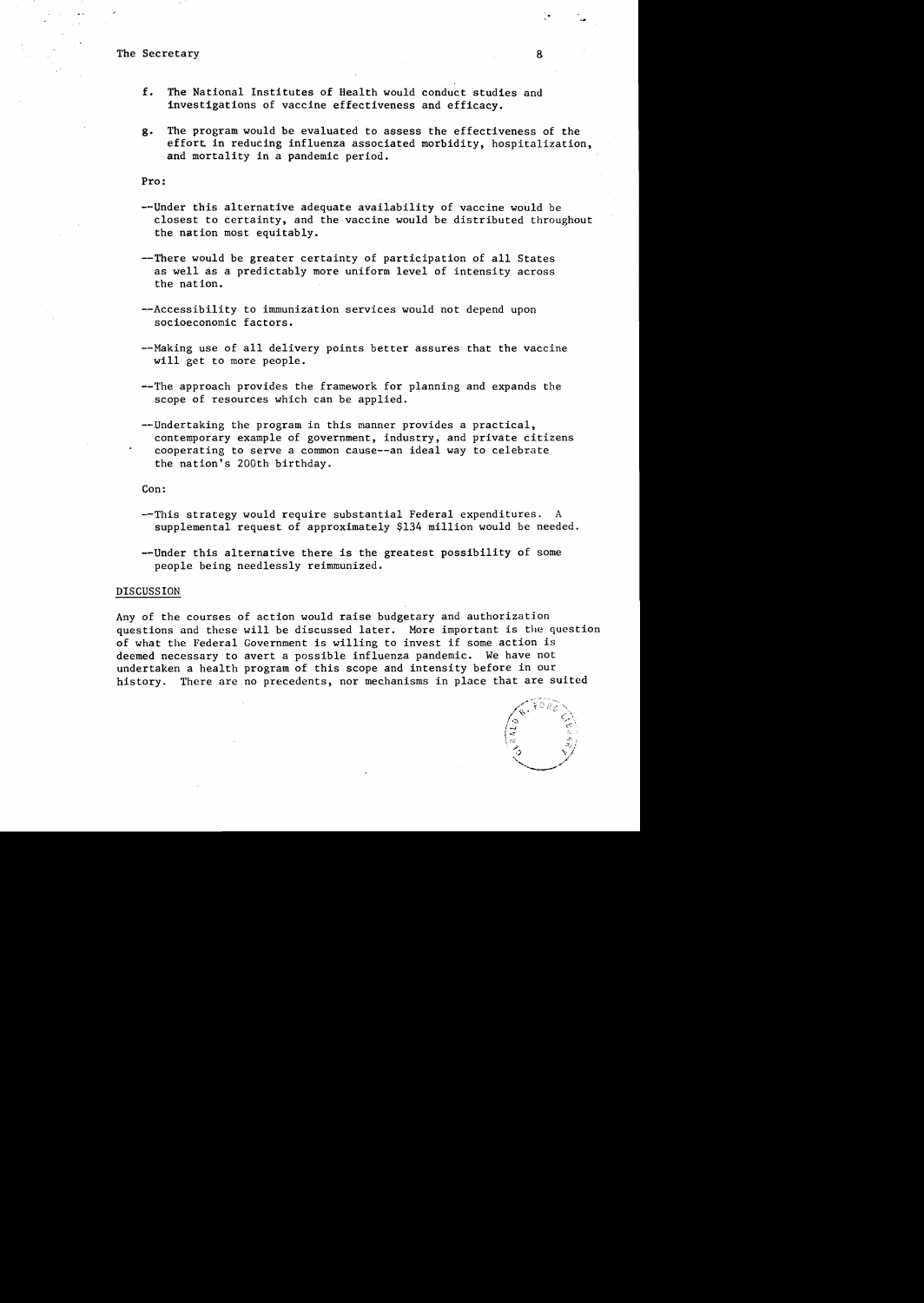to an endeavor of this magnitude. Given this situation, can we afford the administrative and programmatic inflexibility that would result from normal considerations about duplicative costs, third party reimbursements, and Federal-State or public-private relationships and responsibilities? The magnitude pf the challenge suggests that the Department must either be willing to take extraordinary steps or be willing to accept an approach to the problem that cannot succeed.

. The contract of the contract of the contract of the contract of the contract of the contract of the contract of the contract of the contract of the contract of the contract of the contract of the contract of the contrac , and the contract of the contract of the contract of the contract of the contract of the contract of the contract of the contract of the contract of the contract of the contract of the contract of the contract of the con

It is recommended that the Department, through the Public Health Service and the Center for Disease Control, undertake an influenza immunization campaign as outlined in alternative 4, Combined Approach. This alternative best satisfies all of the .minimum program requirements outlined earlier and more importantly, it is the most likely to succeed--more people would be protected.

The question of legislative authorization is not entirely clear. It would appear that Section 311 a. of the Public Health Service Act contains adequate authority to implement the recommended program. If 311 a. cannot be used, then it will be necessary to seek "point of order" authority in the supplemental appropriation act. It is anticipated that Congress would be receptive to "point of order" language in this instance.

It will be necessary to seek a supplemental appropriation so that all parties can begin to mobilize for the big push in the fall. It will also be necessary for the funds to be available until expended because the program, although time-limited, falls into fiscal year 1976, the transition quarter, and fiscal year 1977. In general terms the request would be for approximately \$134 million made up as follows:

| Immunization Programs                     |                |
|-------------------------------------------|----------------|
| (vaccines, supplies, temporary personnel, |                |
| awareness)                                | $$126$ million |
| Surveillance and Research                 | 8 million      |

#### RECOMMENDATION

It is recommended that the Secretary adopt alternative 4 as the Department's strategy and that the Public Health Service be given responsibility for the program and be directed to begin immediate implementation.

Theodore Cooper, M.D.

#### **CONCURRENCES**

Prepared by: CDC, SENCER, 3/13/76, (404) 633-3311, x3291

------- ------  $\frac{\text{ur}}{\text{ur}}$ C, Young: Concur **Concured and Conconcure C** Date See tab